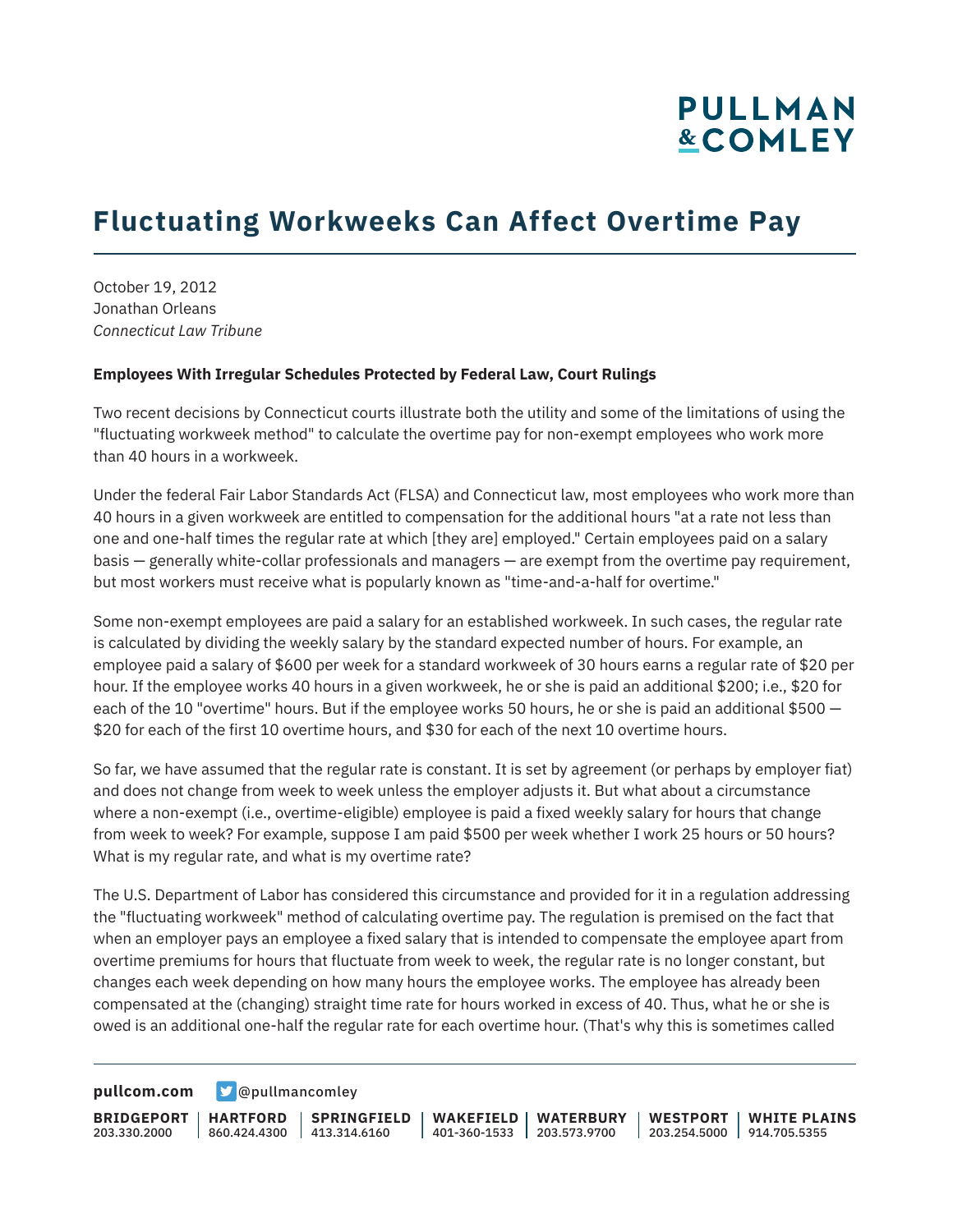### Fluctuating Workweeks Can Affect Overtime Pay

the "half-time" method.)

#### **Mutual Understanding**

The applicable regulation, 29 CFR § 778.114(a), provides in pertinent part: "(a) An employee employed on a salary basis may have hours of work which fluctuate from week to week and the salary may be paid him pursuant to an understanding with his employer that he will receive such fixed amount as straight time pay for whatever hours he is called upon to work in a workweek, whether few or many. Where there is a clear mutual understanding of the parties that the fixed salary is compensation (apart from overtime premiums) for the hours worked each workweek, whatever their number, . . . such a salary arrangement is permitted by the Act if the amount of the salary is sufficient to provide compensation to the employee at a rate not less than the applicable minimum wage rate for every hour worked in those workweeks in which the number of hours he works is greatest, and if he receives extra compensation, in addition to such salary, for all overtime hours worked at a rate not less than one-half his regular rate of pay. . . . [T]he regular rate of the employee will vary from week to week . . . . Payment for overtime hours at one-half such rate in addition to the salary satisfies the overtime pay requirement . . . ."

Thus, if I am paid \$500 per week in salary for fluctuating hours, and I work 25 hours, I earn \$500 and my regular rate for the week is \$20 per hour. If I work 40 hours, I still earn \$500, and my regular rate for the week is \$12.50 per hour. If I work 50 hours, I earn \$500 in straight time pay for the 50 hours, my regular rate is \$10 per hour, and my employer owes me an additional \$50 in overtime pay (i.e., \$5 for each hour I worked in excess of 40 hours in the workweek).

From the employer's point of view, the obvious advantage of this approach is the substantial reduction in the overtime premium it must pay to its employees. In the above example, if the regular rate were based on 40 hours, in the 50-hour week the employee would be owed an overtime premium of \$187.50 rather than \$50.

The approach also has some advantages from the employee's perspective. The employee earns the straighttime salary even in weeks when she or he works fewer than 40 hours. And it's possible that the reduced cost of overtime will induce some employers to make more of it available.

Federal courts have made it clear that an employer may not rely on the fluctuating workweek method unless four requirements are met: (1) work hours fluctuate from week to week; (2) a fixed salary does not vary with hours worked (apart from overtime premiums); (3) the fixed salary satisfies minimum wage requirements; and (4) employer and employee have a "clear mutual understanding" that the fixed salary is compensation, apart from overtime premiums, for the hours worked each workweek. See, e.g., Overnight Motor Transp. Co. v. Missel, 316 U.S. 572 (1942); O'Brien v. Agawam, 350 F.3d 279 (1st Cir. 2003). Employers intending to utilize the fluctuating workweek method should put that "clear mutual understanding" in writing and have it acknowledged by the employee.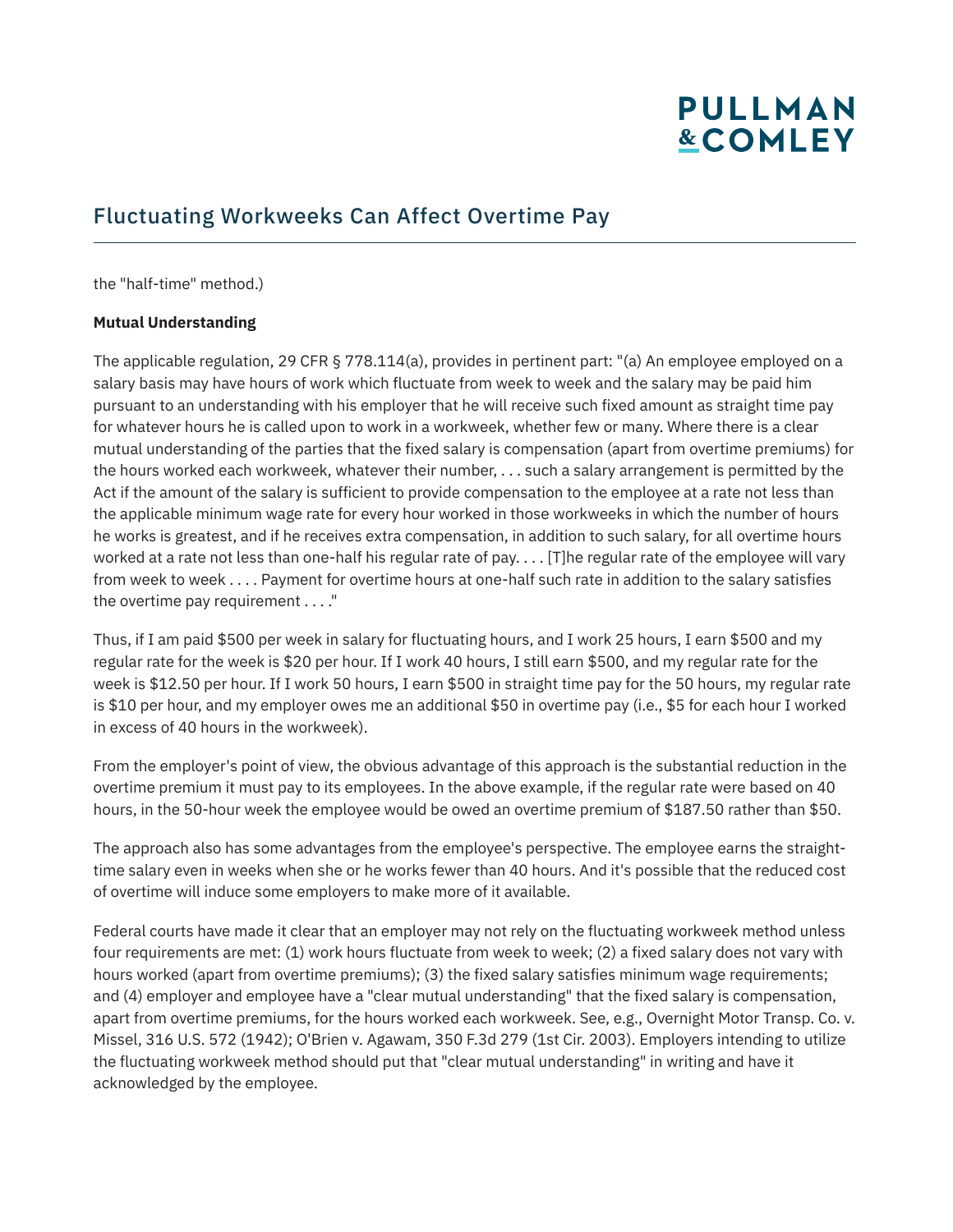### Fluctuating Workweeks Can Affect Overtime Pay

#### **Connecticut Cases**

Four years ago, in Stokes v. Norwich Taxi, LLC, 289 Conn. 465 (2008), the Connecticut Supreme Court considered whether the fluctuating workweek method was applicable to the unpaid wages claim of a mechanic who brought his claim in state court under both federal and state law. The Supreme Court concluded that the employer had not met its burden of showing that it paid the plaintiff a fixed salary regardless of the number of hours he worked in a given week. Therefore the Court never reached the question of whether the fluctuating workweek method is available to employers under Connecticut law, even though it is not explicitly addressed in state statutes or regulations. (The trial court had held that Connecticut law does not countenance the fluctuating workweek method.)

Another state judge has reached the opposite conclusion. In Roach v. Moran Foods, 53 Conn. L. Rptr. 733 (March 16, 2012) (Sup. Ct. at Hartford, No. X04-HHD-CV-11-6023386-S), Superior Court Judge William H. Bright Jr. considered the claim of an assistant sales manager. The defendant had actually paid the plaintiff using the fluctuating workweek method; the plaintiff contended that this was illegal under Connecticut law. The court observed that the FLSA provides a floor, not a ceiling, for employee protection.

But the court also observed that neither the legislature nor the state Department of Labor has acted to bar use of the fluctuating workweek method in the 70 years since the U.S. Supreme Court decided Missel, and considered the legislative history of a statutory amendment that explicitly barred use of the fluctuating workweek method for delivery drivers and sales merchandisers paid on a salary plus commission basis, but not for other workers. Judge Bright, disagreeing with the trial court in Stokes, concluded that Connecticut law permits employers to use the fluctuating workweek method.

More recently, one of Connecticut's federal judges has addressed the question whether an employer faced with a claim for unpaid overtime may use the fluctuating workweek method on an "after-the-fact" basis to reduce its exposure. The defendant in Hasan v. GPM Investments, LLC, 2012 WL 3725693 (D.Conn. Aug. 27, 2012) had classified store managers at its convenience stores and gas stations as overtime-exempt, and paid them a fixed salary with no extra compensation for long hours. The plaintiffs challenged the classification, and via motion in limine sought to preclude the defendant from using the fluctuating workweek method to calculate damages in the event plaintiffs prevailed on their misclassification claim. The defendant argued that it had paid the plaintiffs a fixed salary for fluctuating hours, so if plaintiffs prevailed their "regular rates" used to figure damages should change from week to week.

U.S. District Judge Stefan R. Underhill rejected the defendant's arguments. First and most important, it was clear that there had never been an agreement between the parties that the fixed salary would compensate the employee apart from overtime premiums for all hours worked. There was never an agreement that overtime would be paid at all. Second, the employer had not actually paid any overtime. Finally, the employees' hours did not actually fluctuate; they worked a minimum of 52 hours per week.